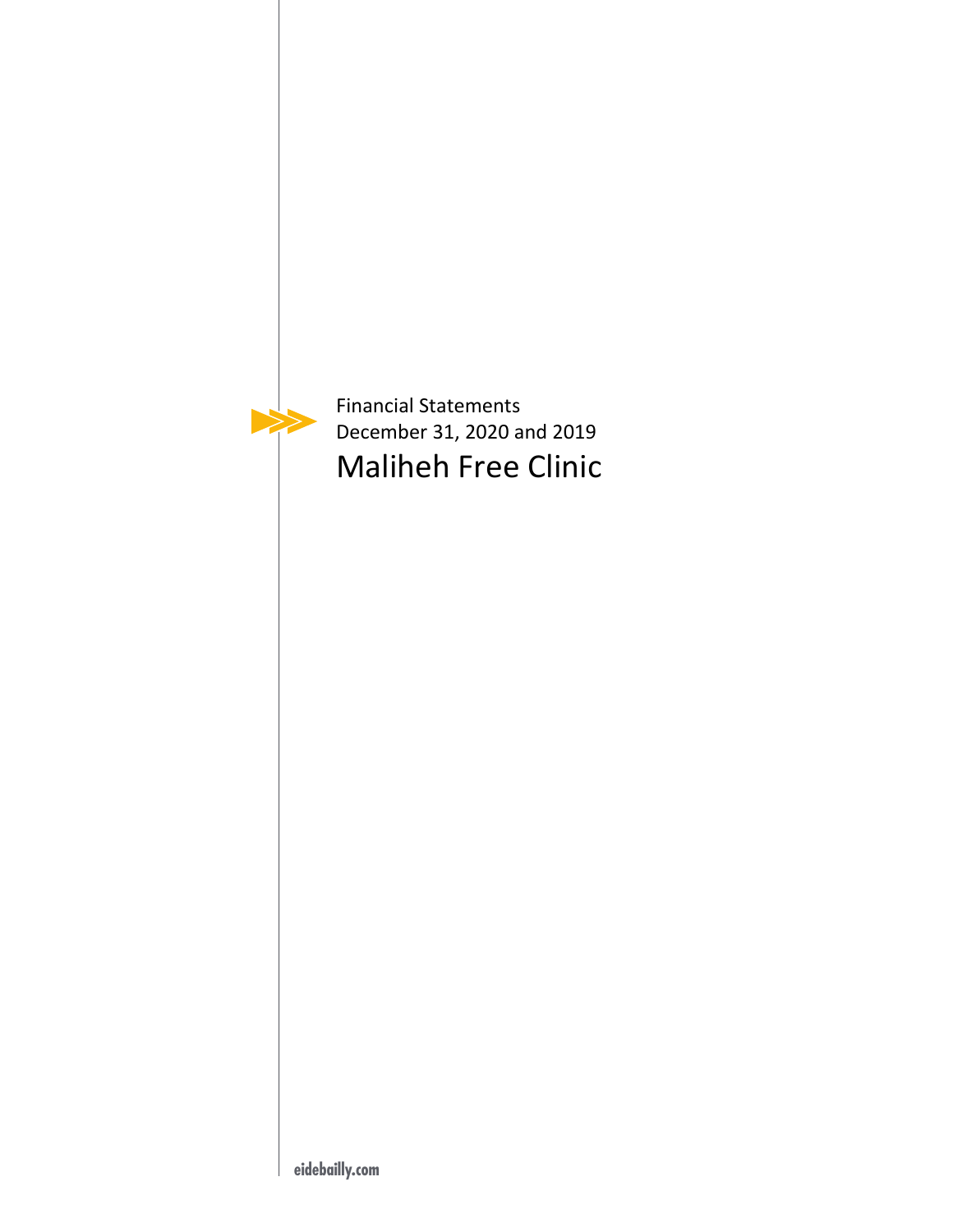| <b>Financial Statements</b> |  |
|-----------------------------|--|
|                             |  |
|                             |  |
|                             |  |
|                             |  |
|                             |  |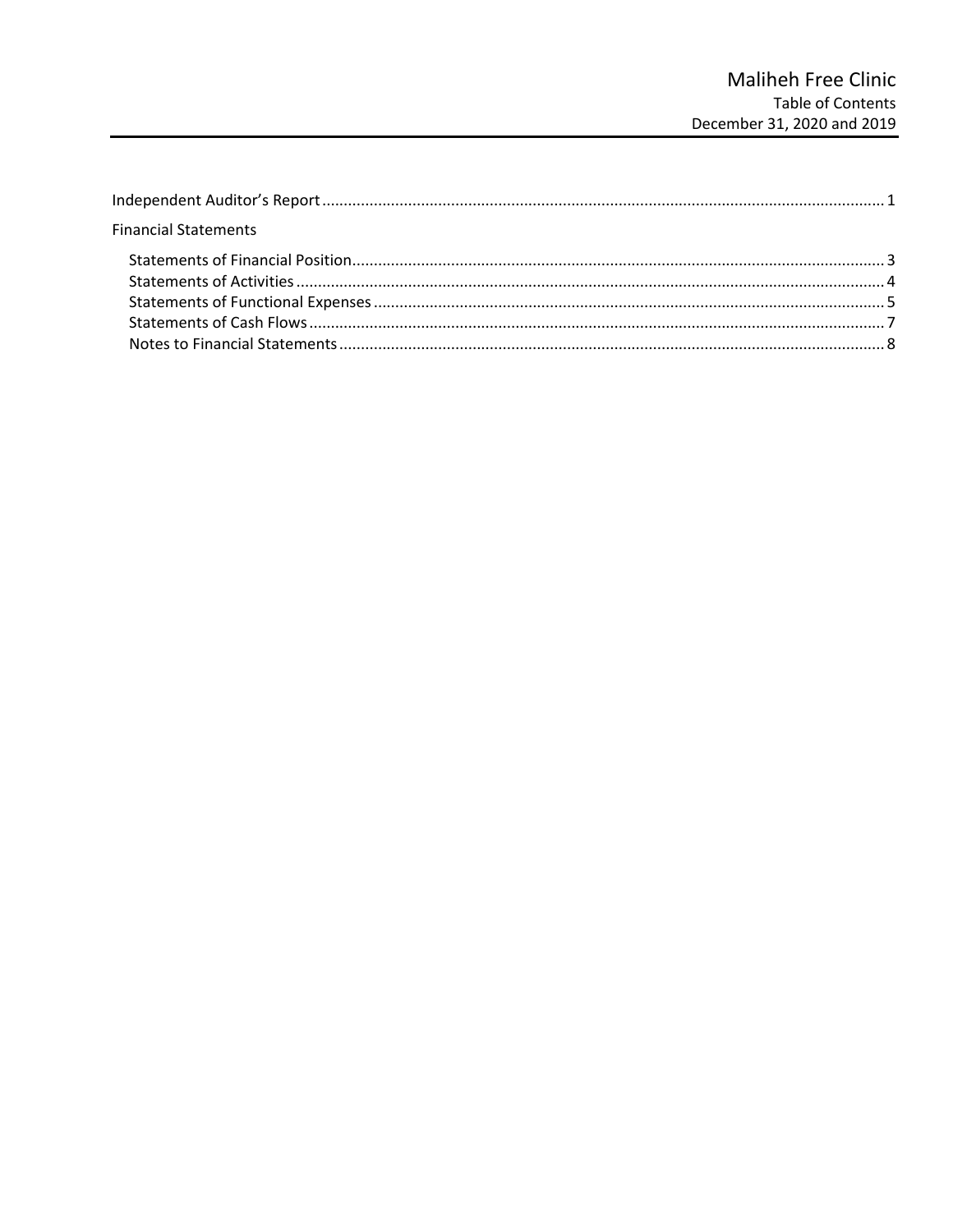

**CPAs & BUSINESS ADVISORS** 

#### **Independent Auditor's Report**

To the Board of Directors of Maliheh Free Clinic Salt Lake City, Utah

#### **Report on the Financial Statements**

We have audited the accompanying financial statements of Maliheh Free Clinic (a nonprofit organization), which comprise the statements of financial position as of December 31, 2020 and 2019, and the related statements of activities, functional expenses, and cash flows for the years then ended, and the related notes to the financial statements.

#### **Management's Responsibility for the Financial Statements**

Management is responsible for the preparation and fair presentation of these financial statements in accordance with accounting principles generally accepted in the United States of America; this includes the design, implementation, and maintenance of internal control relevant to the preparation and fair presentation of financial statements that are free from material misstatement, whether due to fraud or error.

#### **Auditor's Responsibility**

Our responsibility is to express an opinion on these financial statements based on our audits. We conducted our audits in accordance with auditing standards generally accepted in the United States of America. Those standards require that we plan and perform the audit to obtain reasonable assurance about whether the financial statements are free from material misstatement.

An audit involves performing procedures to obtain audit evidence about the amounts and disclosures in the financial statements. The procedures selected depend on the auditor's judgment, including the assessment of the risks of material misstatement of the financial statements, whether due to fraud or error. In making those risk assessments, the auditor considers internal control relevant to the entity's preparation and fair presentation of the financial statements in order to design audit procedures that are appropriate in the circumstances, but not for the purpose of expressing an opinion on the effectiveness of the entity's internal control. Accordingly, we express no such opinion. An audit also includes evaluating the appropriateness of accounting policies used and the reasonableness of significant accounting estimates made by management, as well as evaluating the overall presentation of the financial statements.

We believe that the audit evidence we have obtained is sufficient and appropriate to provide a basis for our audit opinion.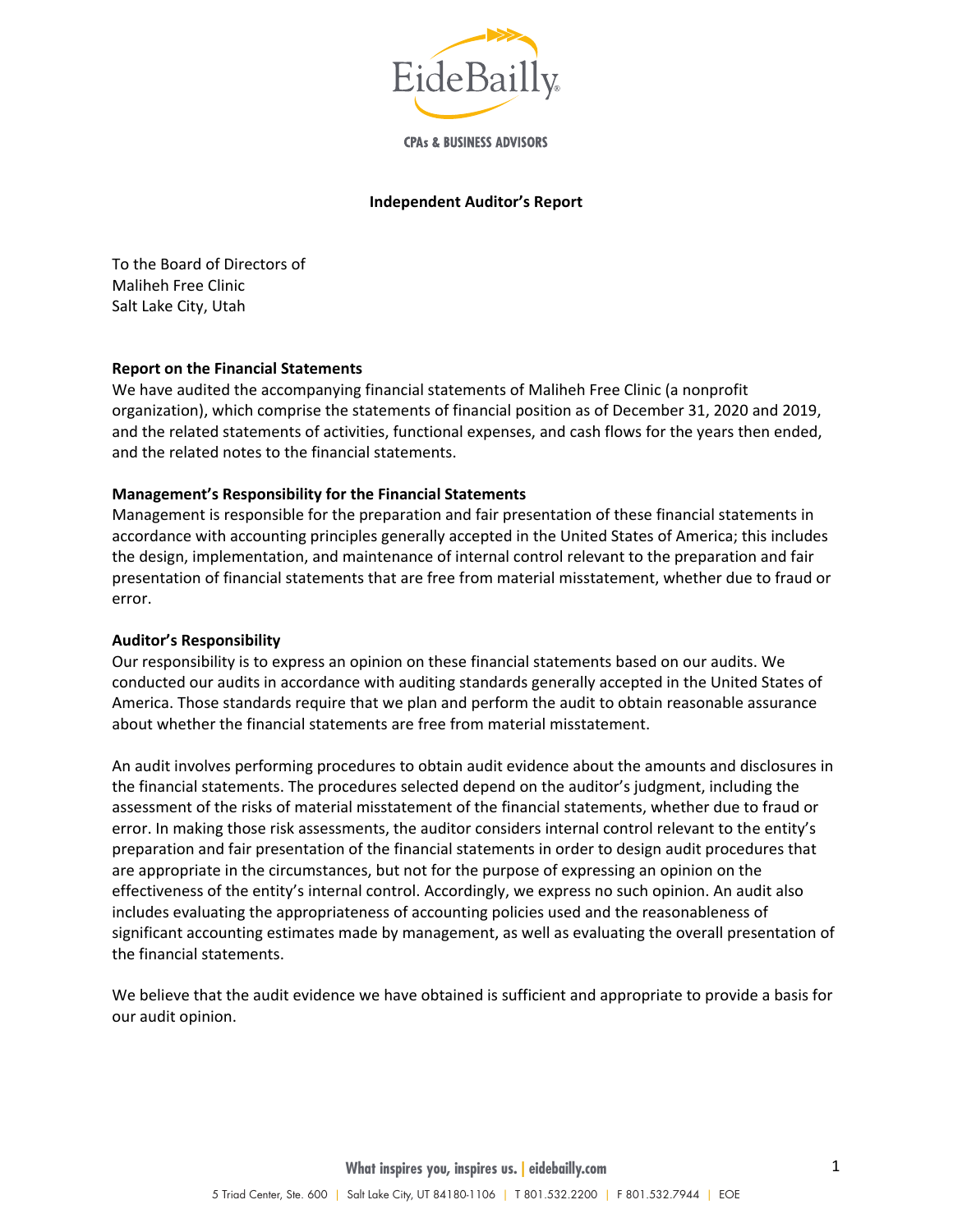### **Opinion**

In our opinion, the financial statements referred to above present fairly, in all material respects, the financial position of Maliheh Free Clinic as of December 31, 2020 and 2019, and the changes in its net assets and its cash flows for the years then ended in accordance with accounting principles generally accepted in the United States of America.

Gede Saelly LLP

Salt Lake City, Utah July 28, 2021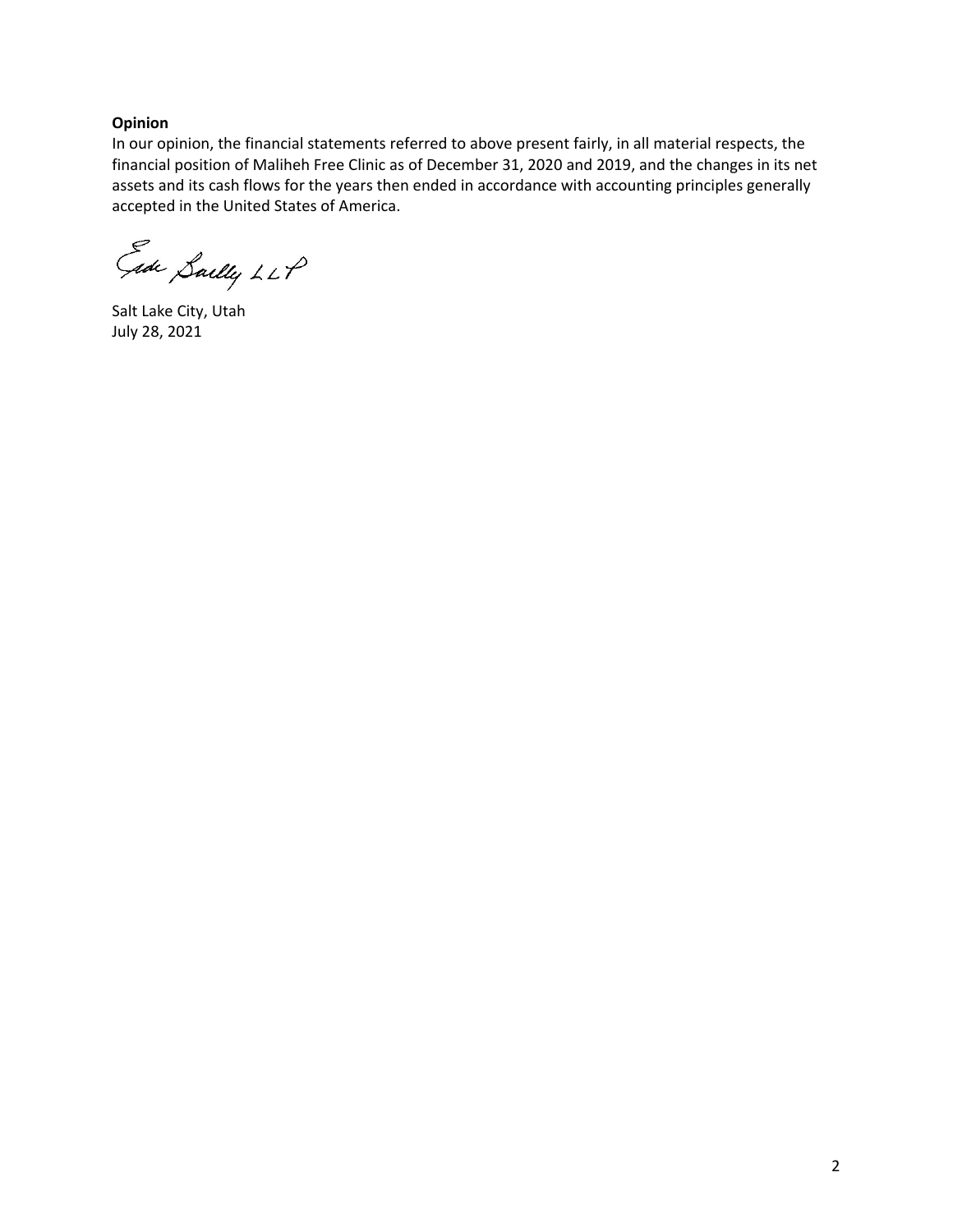# Maliheh Free Clinic Statements of Financial Position December 31, 2020 and 2019

|                                                                                                                                                           | 2020                                                       | 2019                                                         |
|-----------------------------------------------------------------------------------------------------------------------------------------------------------|------------------------------------------------------------|--------------------------------------------------------------|
| Assets                                                                                                                                                    |                                                            |                                                              |
| <b>Current Assets</b><br>Cash and cash equivalents<br>Contributions receivable<br>Investments                                                             | \$<br>317,589<br>20,349<br>1,014                           | \$<br>47,752<br>171,358<br>1,014                             |
| Total current assets                                                                                                                                      | 338,952                                                    | 220,124                                                      |
| Restricted Cash - Building Project & Dental Equipment<br>Contributions Receivable - Restricted to Building Project<br>Property and Equipment<br>Endowment | 129,421<br>2,900<br>649,511<br>6,013,153<br>7,133,937<br>S | 140,173<br>2,900<br>878,666<br>5,208,281<br>6,450,144<br>\$. |
| Liabilities and Net Assets                                                                                                                                |                                                            |                                                              |
| <b>Current Liabilities</b><br>Accounts payable<br>Refundable advance - Paycheck Protection Program<br>Accrued payroll and related liabilities             | \$<br>1,458<br>126,800<br>33,722                           | \$<br>6,852<br>48,819                                        |
| <b>Total current liabilities</b>                                                                                                                          | 161,980                                                    | 55,671                                                       |
| Net Assets (Deficit)<br>Net assets without donor restrictions<br>Undesignated<br>Property and equipment                                                   | 176,972<br>649,511                                         | (6,906)<br>878,666                                           |
| Total net assets without donor restrictions                                                                                                               | 826,483                                                    | 871,760                                                      |
| Net assets with donor restrictions                                                                                                                        | 6,145,474                                                  | 5,522,713                                                    |
| Total net assets                                                                                                                                          | 6,971,957                                                  | 6,394,473                                                    |
|                                                                                                                                                           | \$<br>7,133,937                                            | \$<br>6,450,144                                              |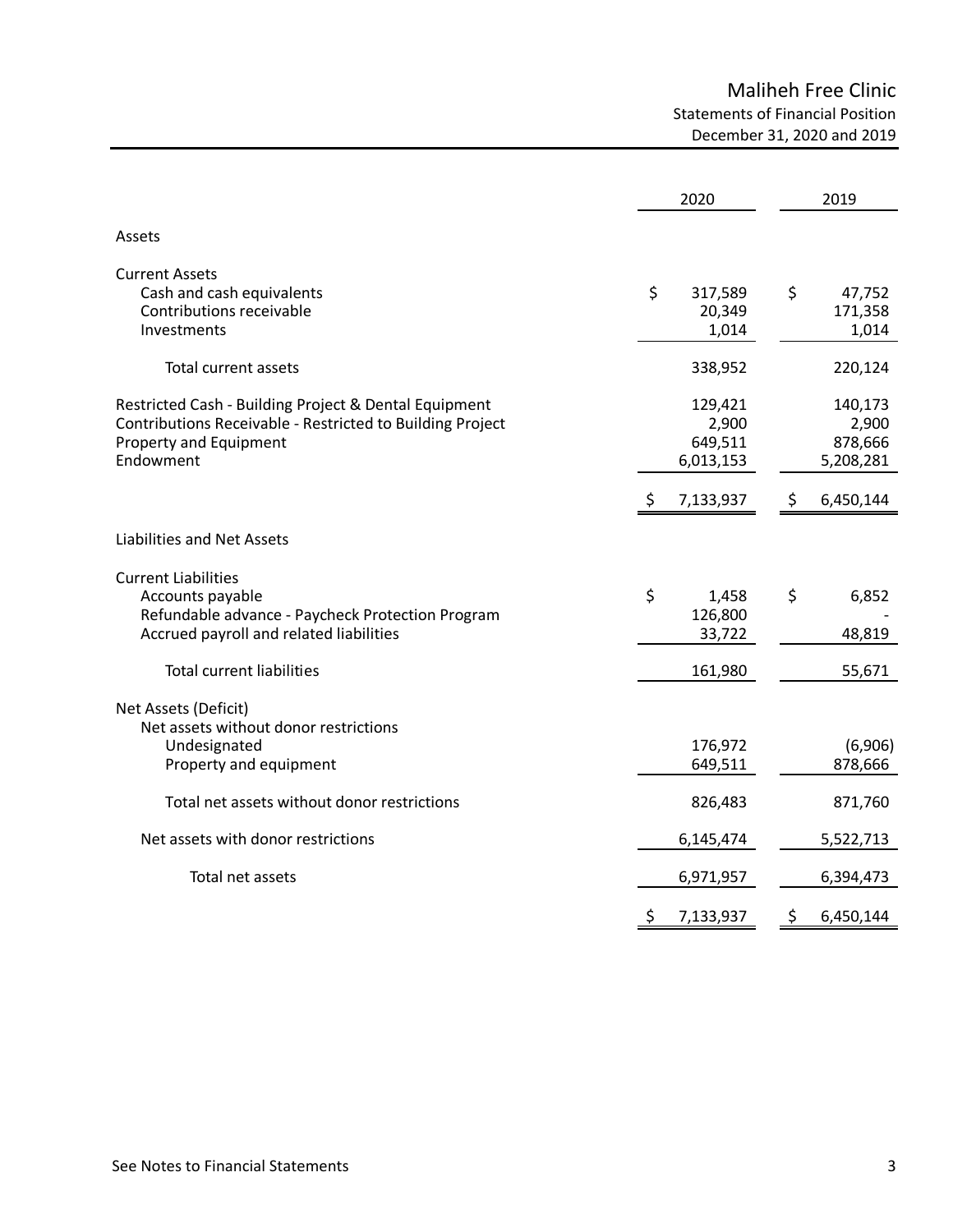# Maliheh Free Clinic Statements of Activities Years Ended December 31, 2020 and 2019

|                                                                                        | 2020               | 2019                 |
|----------------------------------------------------------------------------------------|--------------------|----------------------|
| Net Assets without Donor Restrictions<br>Revenue, Support, and Gains<br>Private donors | \$<br>929,520      | \$<br>743,526        |
| Private donors - in-kind                                                               | 2,980,802          | 3,504,760            |
| Gross special events revenue<br>Less cost of direct benefits to donors                 | 113,211<br>(3,896) | 251,387<br>(13, 682) |
| Net special events revenue                                                             | 109,315            | 237,705              |
| Net assets released from donor restrictions                                            | 182,110            | 129,164              |
| Total revenue, support and gains without donor restrictions                            | 4,201,747          | 4,615,155            |
| <b>Expenses and Losses</b><br>Program services                                         | 4,071,544          | 4,659,229            |
| Supporting services<br>Management and general<br>Fundraising                           | 94,795<br>80,686   | 97,742<br>74,789     |
| Total expenses and losses                                                              | 4,247,025          | 4,831,760            |
| Change in net assets without donor restrictions                                        | (45, 278)          | (216, 605)           |
| Net Assets with Donor Restrictions<br>Revenue, Support, and Gains                      |                    |                      |
| Private donors<br>Net investment return                                                | 804,872            | 178,429<br>978,391   |
| Net assets released from donor restrictions                                            | (182, 110)         | (129, 164)           |
| Change in net assets with donor restrictions                                           | 622,762            | 1,027,656            |
| Change in Net Assets                                                                   | 577,484            | 811,051              |
| Net Assets, Beginning of Year                                                          | 6,394,473          | 5,583,422            |
| Net Assets, End of Year                                                                | 6,971,957<br>\$    | \$<br>6,394,473      |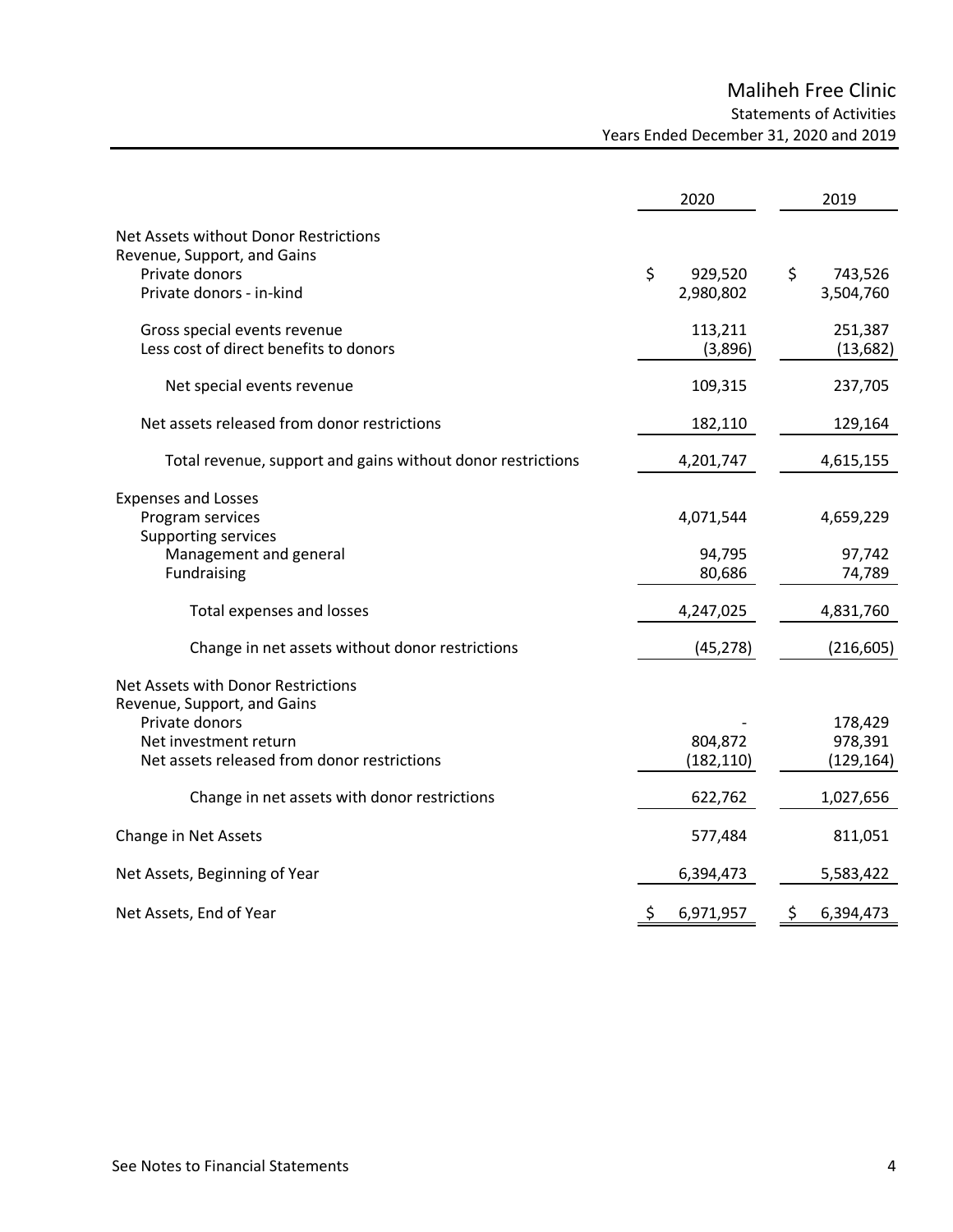|                                                                                                                    | Program<br>Services                                  | Management<br>and General                  | <b>Fundraising</b>              |    | Total                                                |
|--------------------------------------------------------------------------------------------------------------------|------------------------------------------------------|--------------------------------------------|---------------------------------|----|------------------------------------------------------|
| Payroll and related costs<br><b>Professional services</b><br>Gala expenses<br>Medical supplies<br><b>Medicines</b> | \$<br>757,959<br>2,980,802<br>32,707<br>244          | \$<br>56,349<br>11,975                     | \$<br>48,249<br>31,923<br>3,896 | \$ | 862,557<br>3,024,700<br>3,896<br>32,707<br>244       |
| Cataract surgeries<br>Office<br>Maintenance<br><b>Utilities</b><br>Insurance<br>Depreciation                       | 75<br>23,255<br>23,802<br>24,416<br>5,254<br>223,030 | 1,927<br>1,930<br>1,980<br>2,551<br>18,083 | 514                             |    | 75<br>25,696<br>25,732<br>26,396<br>7,805<br>241,113 |
| Less expenses included with revenues                                                                               | 4,071,544                                            | 94,795                                     | 84,582                          |    | 4,250,921                                            |
| on the statement of activities<br>Cost of direct benefits to donors<br>Total expenses included in the              |                                                      |                                            | (3,896)                         |    | (3,896)                                              |
| expense section on the statement<br>of activities                                                                  | 4,071,544                                            | 94,795                                     | 80,686                          | S  | 4,247,025                                            |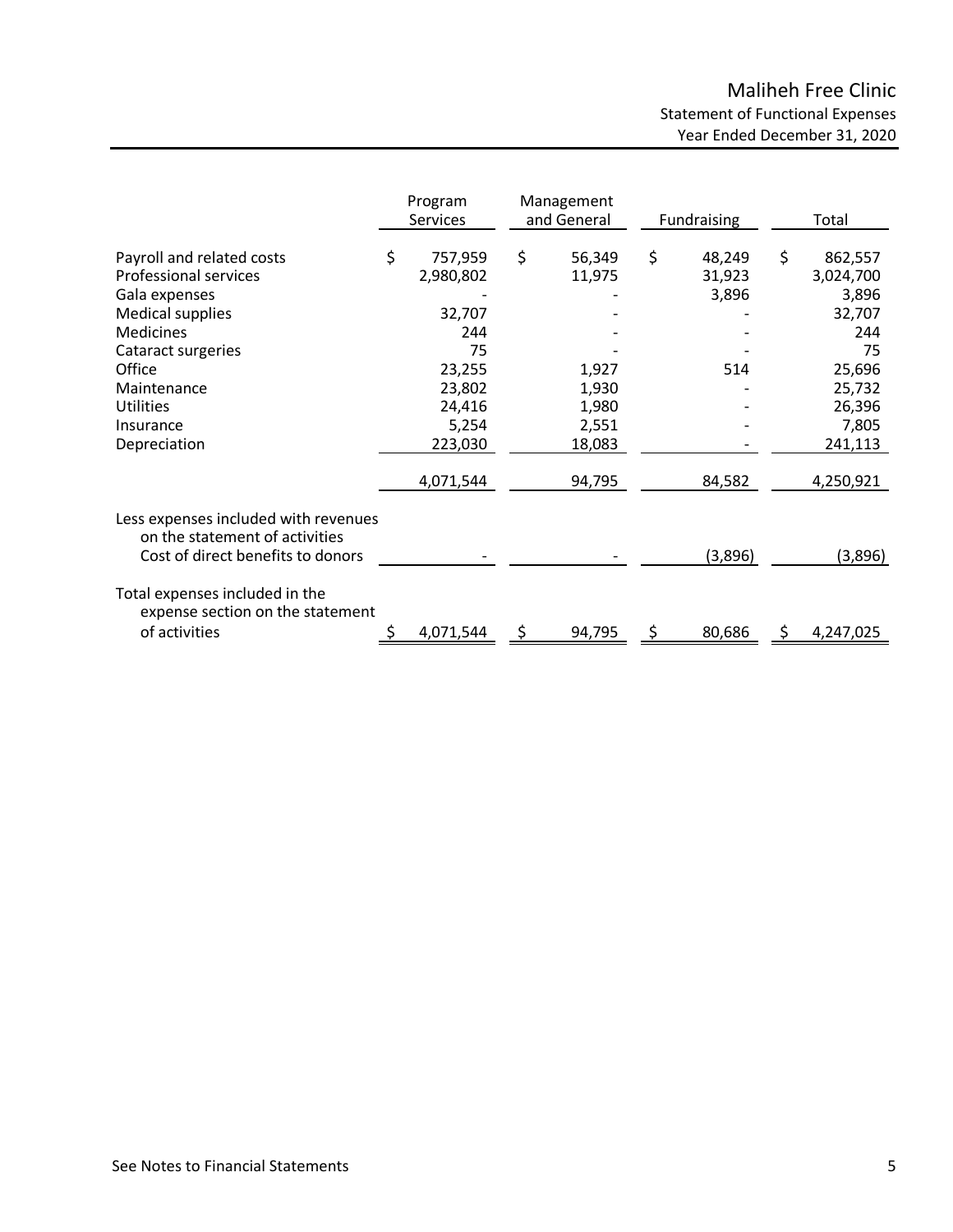|                                                                        | Program<br>Services | Management<br>and General | Fundraising  | Total         |
|------------------------------------------------------------------------|---------------------|---------------------------|--------------|---------------|
| Payroll and related costs                                              | \$<br>784,587       | \$<br>58,982              | \$<br>48,382 | \$<br>891,951 |
| Professional services                                                  | 3,504,760           | 12,949                    | 25,808       | 3,543,517     |
| Gala expenses                                                          |                     |                           | 13,682       | 13,682        |
| Medical supplies                                                       | 53,546              |                           |              | 53,546        |
| <b>Medicines</b>                                                       | 2,072               |                           |              | 2,072         |
| Cataract surgeries                                                     | 4,267               |                           |              | 4,267         |
| Office                                                                 | 27,094              | 2,245                     | 599          | 29,938        |
| Maintenance                                                            | 28,521              | 2,312                     |              | 30,833        |
| <b>Utilities</b>                                                       | 23,011              | 1,866                     |              | 24,877        |
| Insurance                                                              | 7,096               | 1,203                     |              | 8,299         |
| Depreciation                                                           | 224,275             | 18,185                    |              | 242,460       |
|                                                                        | 4,659,229           | 97,742                    | 88,471       | 4,845,442     |
| Less expenses included with revenues<br>on the statement of activities |                     |                           |              |               |
| Cost of direct benefits to donors                                      |                     |                           | (13, 682)    | (13,682)      |
| Total expenses included in the<br>expense section on the statement     |                     |                           |              |               |
| of activities                                                          | 4,659,229           | 97,742                    | 74,789       | 4,831,760     |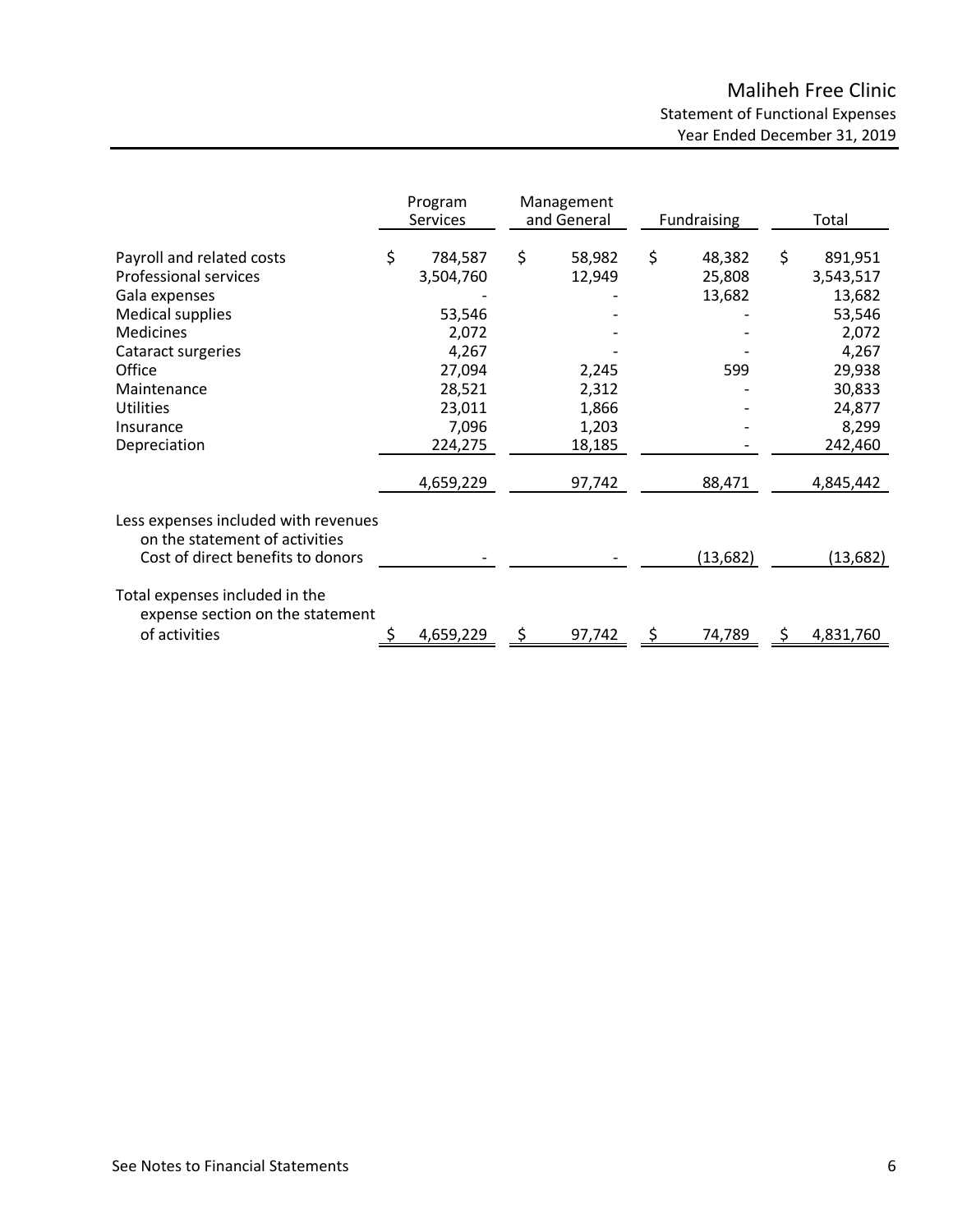# Maliheh Free Clinic Statements of Cash Flows Years Ended December 31, 2020 and 2019

|                                                                                                                                                          | 2020                            | 2019                                         |
|----------------------------------------------------------------------------------------------------------------------------------------------------------|---------------------------------|----------------------------------------------|
| <b>Operating Activities</b><br>Change in net assets<br>Adjustments to reconcile change in net assets to net cash<br>from (used for) operating activities | \$<br>577,484                   | \$<br>811,051                                |
| Depreciation<br>Net investment return<br>Contributions restricted to building project<br>Changes in operating assets and liabilities                     | 241,113<br>(804, 872)           | 242,460<br>(978, 391)<br>(7,071)             |
| Contributions receivable<br>Other receivables<br>Accounts payable<br>Accrued payroll and related liabilities                                             | 151,009<br>(5, 394)<br>(15,097) | (101, 506)<br>7,398<br>(36, 881)<br>(3, 726) |
| Refundable advance - Paycheck Protection Program<br>Net Cash from (used for) Operating Activities                                                        | 126,800<br>271,043              | (66, 666)                                    |
| <b>Investing Activities</b><br>Purchases of property and equipment                                                                                       | (11,958)                        | (59, 313)                                    |
| Net Cash used for Investing Activities                                                                                                                   | (11,958)                        | (59, 313)                                    |
| <b>Financing Activities</b><br>Collection of contributions restricted to building project                                                                |                                 | 134,171                                      |
| Net Cash from Financing Activities                                                                                                                       |                                 | 134,171                                      |
| Net Change in Cash, Cash Equivalents and Restricted Cash                                                                                                 | 259,085                         | 8,192                                        |
| Cash, Cash Equivalents and Restricted Cash, Beginning of Year                                                                                            | 187,925                         | 179,733                                      |
| Cash, Cash Equivalents and Restricted Cash, End of Year                                                                                                  | 447,010                         | \$<br>187,925                                |
| Cash and Cash Equivalents<br>Restricted Cash - Building Project & Dental Equipment                                                                       | \$<br>317,589<br>129,421        | \$<br>47,752<br>140,173                      |
|                                                                                                                                                          | \$<br>447,010                   | \$<br>187,925                                |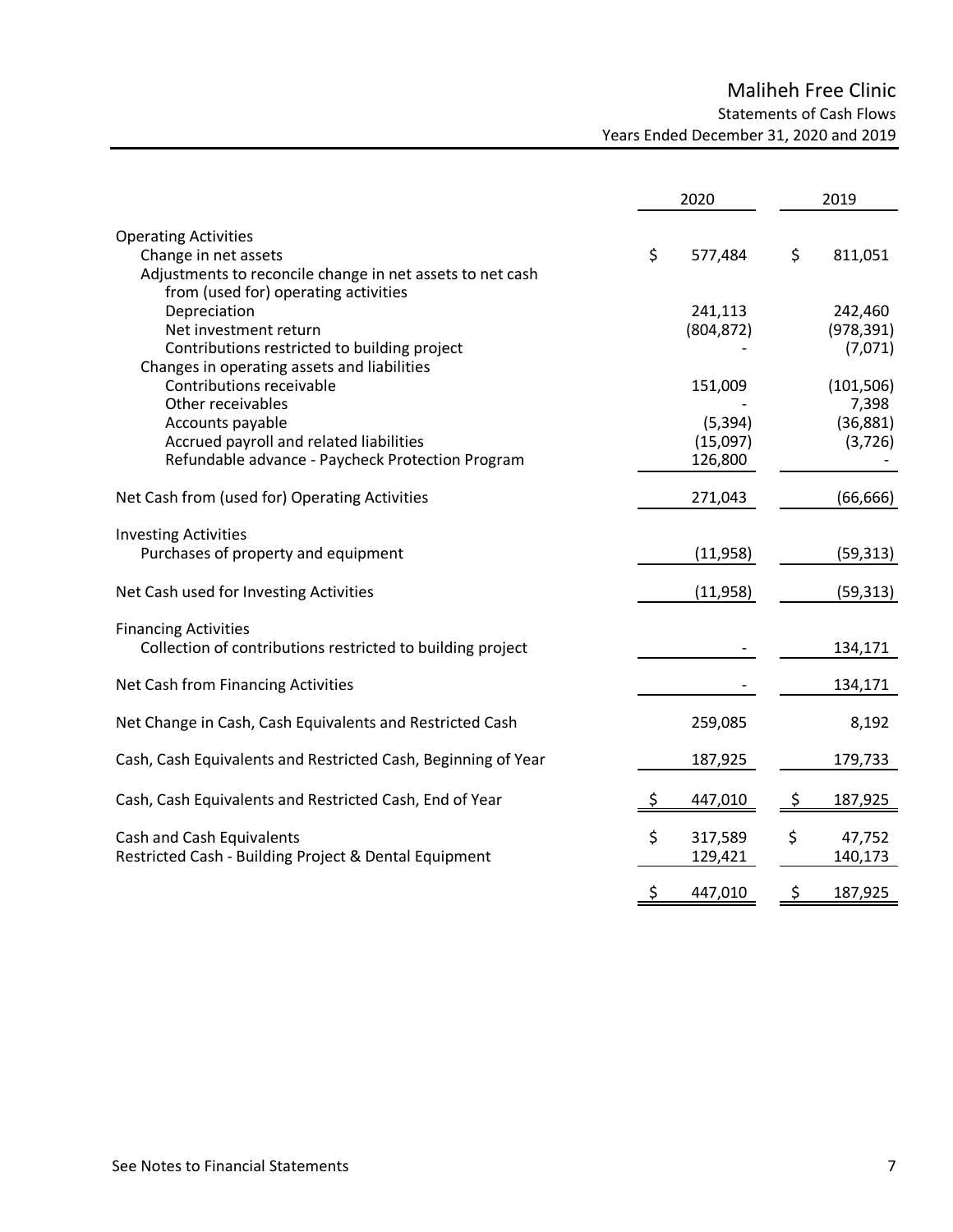# **Note 1 - Principal Activity and Significant Accounting Policies**

## **Organization**

Maliheh Free Clinic (the Clinic) is a nonprofit corporation organized in the State of Utah in 2005. The Clinic provides free-of-charge medical, health and pharmaceutical services for uninsured individuals.

## **Cash and Cash Equivalents**

The Clinic considers all cash and highly liquid financial instruments with original maturities of three months or less, and which are neither held for nor restricted by donors for long-term purposes, to be cash and cash equivalents. Cash and highly liquid financial instruments restricted to capital expenditures, permanent endowment, or other long-term purposes of the Clinic are excluded from this definition.

### **Contributions Receivable**

Contributions receivable are expected to be collected within one year and are recorded at net realizable value. Management determines the allowance for uncollectable contributions receivable based on historical experience, an assessment of economic conditions, and a review of subsequent collections. Contributions receivable are written off when deemed uncollectable. No allowance for uncollectible contributions was recorded at December 31, 2020 and 2019.

### **Property and Equipment**

Property and equipment additions are recorded at cost or, if donated, at fair value on the date of donation. Depreciation is computed using the straight-line method over the estimated useful lives of the assets ranging from three to seven years. When assets are sold or otherwise disposed of, the cost and related depreciation are removed from the accounts, and any remaining gain or loss is included in the statements of activities. Costs of maintenance and repairs that do not improve or extend the useful lives of the respective assets are expensed currently.

The Clinic reviews the carrying values of property and equipment for impairment whenever events or circumstances indicate that the carrying value of an asset may not be recoverable from the estimated future cash flows expected to result from its use and eventual disposition. When considered impaired, an impairment loss is recognized to the extent carrying value exceeds the fair value of the asset. There were no indicators of impairment during the years ended December 31, 2020 and 2019.

### **Investments**

Investment purchases are recorded at cost or, if donated, at fair value on the date of donation. Thereafter, investments are reported at their fair values in the statement of financial position. Net investment return/(loss) is reported in the statements of activities and consists of interest and dividend income, realized and unrealized capital gains and losses, less investment management and custodial fees.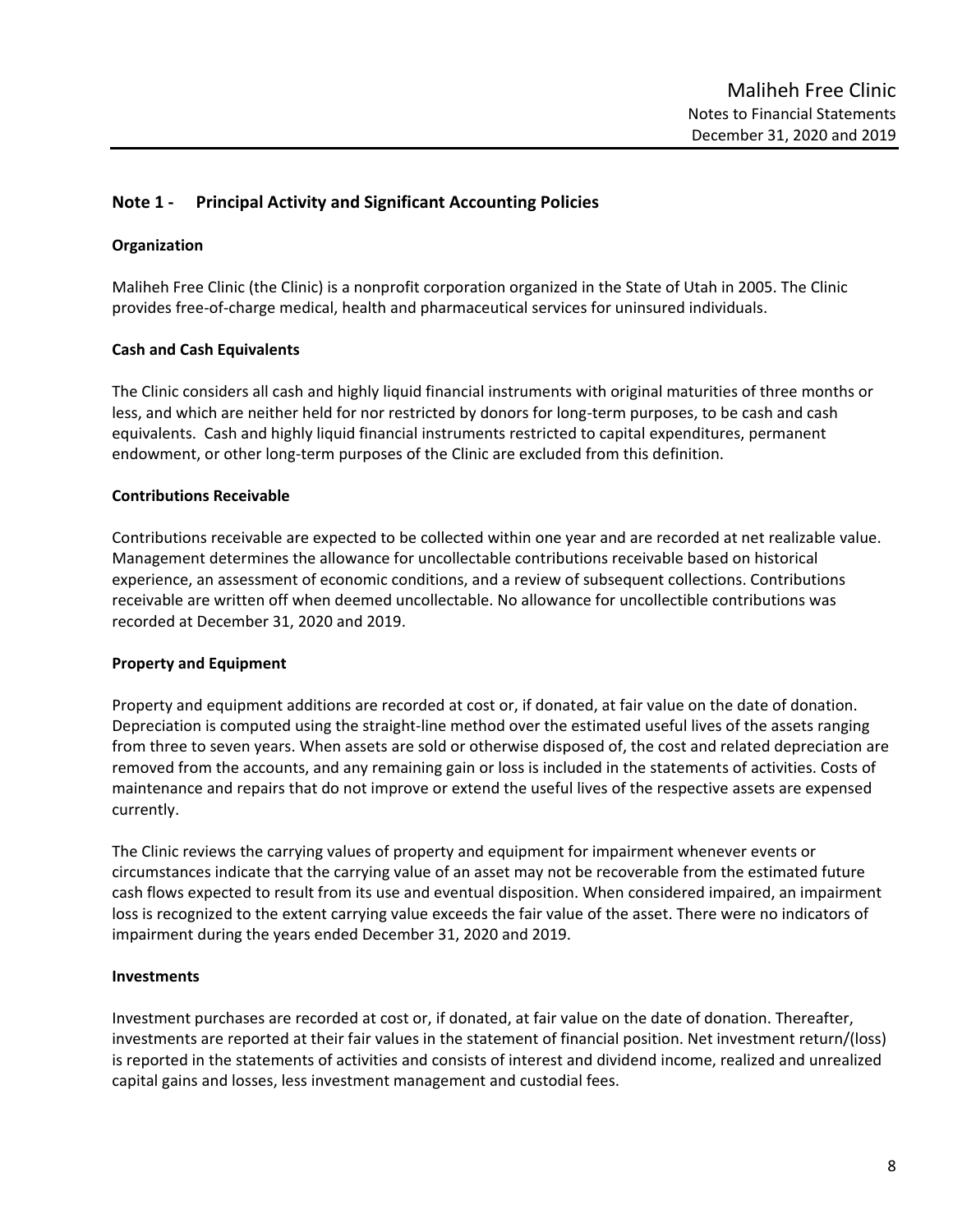### **Net Assets**

Net assets, revenues, gains, and losses are classified based on the existence or absence of donor or grantor restrictions. Accordingly, net assets and changes therein are classified and reported as follows:

*Net Assets without Donor Restrictions* – Net assets available for use in general operations and not subject to donor (or certain grantor) restrictions.

*Net Assets with Donor Restrictions* – Net assets subject to donor (or certain grantor) restrictions. Some donor imposed (or grantor) restrictions are temporary in nature, such as those that will be met by the passage of time or other events specified by the donor. Other donor restrictions are perpetual in nature, where the donor stipulates that resources be maintained in perpetuity. The Clinic reports contributions restricted by donors as increases in net assets with donor restrictions if they are received with donor stipulations that limit the use of the donated assets. When a donor restriction expires, that is, when a stipulated time restriction ends or purpose restriction is accomplished, net assets with donor restrictions are reclassified to net assets without donor restrictions and reported in the statements of activities as net assets released from restrictions. Donor‐imposed restrictions are released when a restriction expires, that is, when the stipulated time has elapsed, when the stipulated purpose for which the resource was restricted has been fulfilled, or both.

#### **Revenue and Revenue Recognition**

Contributions are recognized when cash, securities or other assets, an unconditional promise to give, or notification of a beneficial interest is received. Conditional promises to give, that is, those with a measurable performance or other barrier, and a right of return, are not recognized until the conditions on which they depend have been substantially met. The Clinic records special events revenue equal to the cost of direct benefits to donors, and contribution revenue for the difference. The Clinic's federal and state contracts and grants are conditioned upon certain performance requirements and the incurrence of allowable qualifying expenses. Consequently, at December 31, 2021 and 2020, conditional contributions approximating \$40,000 and \$0, respectively, for which no amounts had been received in advance, have not been recognized in the accompanying consolidated financial statements.

### **Donated Services and In-Kind Contributions**

Volunteers contribute significant amounts of time to the Clinic's program services, administration, and fundraising and development activities; however, the financial statements do not reflect the value of these contributed services because they do not meet recognition criteria prescribed by generally accepted accounting principles. Contributed goods are recorded at fair value at the date of donation. The Clinic records donated professional services at the respective fair values of the services received (Note 9).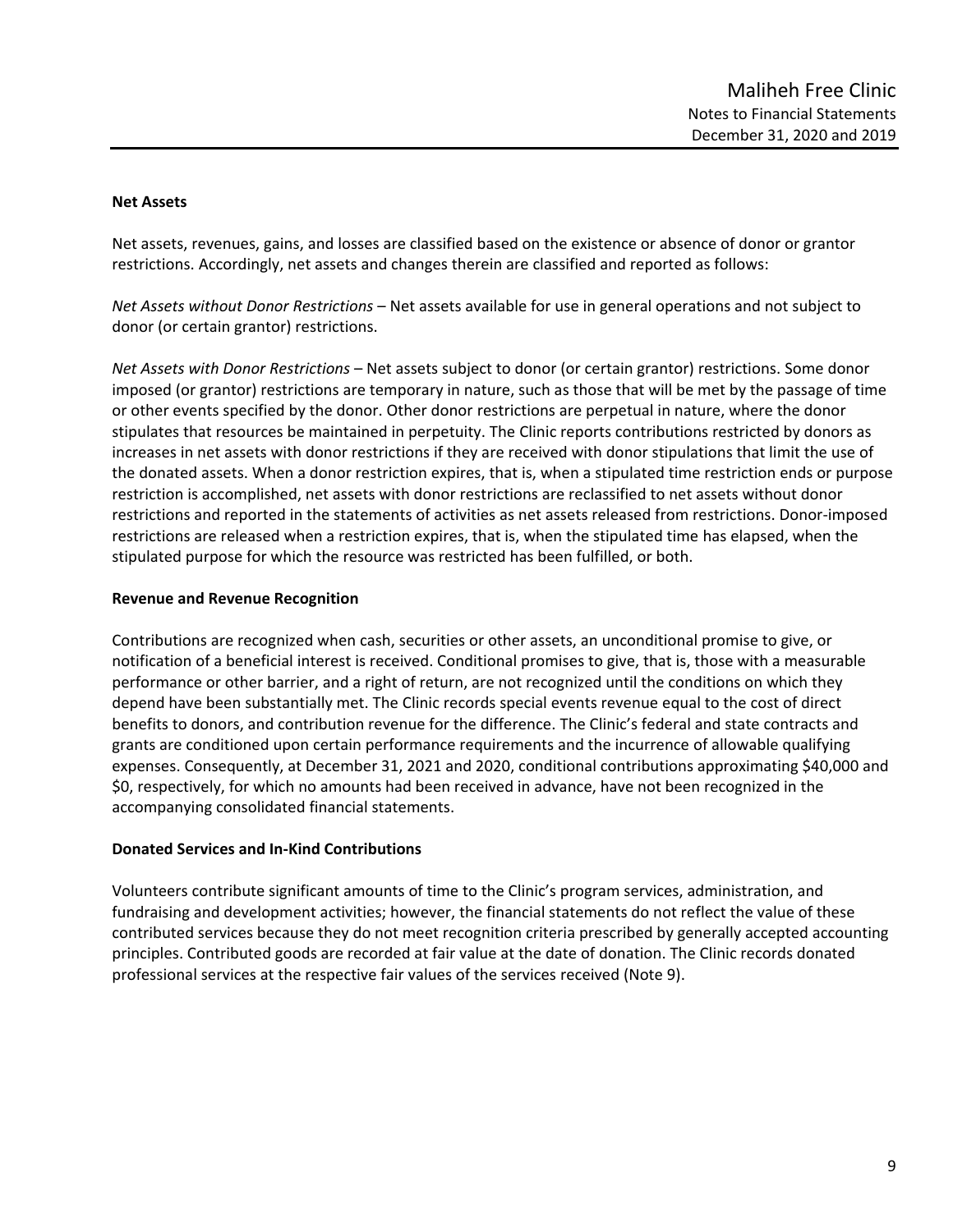## **Functional Allocation of Expenses**

The costs of program and supporting services activities have been summarized on a functional basis in the statements of activities. The statements of functional expenses present the natural classification detail of expenses by function. Accordingly, certain costs have been allocated among the programs and supporting services benefited. The expenses that are allocated include payroll and related costs, office, maintenance, utilities, insurance and depreciation, which are allocated on the basis of estimates of time and effort.

## **Income Taxes**

The Clinic is organized as a Utah nonprofit corporation and has been recognized by the Internal Revenue Service (IRS) as exempt from federal income taxes under Section 501(a) of the Internal Revenue Code as an organization described in Section 501(c)(3), and qualifies for the charitable contribution, and has been determined not to be a private foundation. The Clinic is annually required to file a Return of Organization Exempt from Income Tax (Form 990) with the IRS. In addition, the Clinic is subject to income tax on net income that is derived from business activities that are unrelated to its exempt purpose. The Clinic has determined it is not subject to unrelated business income tax and has not filed an Exempt Organization Business Income Tax Return (Form 990- T) with the IRS.

The Clinic believes that it has appropriate support for any tax positions taken affecting its annual filing requirements, and as such, does not have any uncertain tax positions that are material to the financial statements. The Clinic would recognize future accrued interest and penalties related to unrecognized tax benefits and liabilities in income tax expense if such interest and penalties are incurred.

# **Estimates**

The preparation of financial statements in conformity with generally accepted accounting principles requires management to make estimates and assumptions that affect the reported amounts of assets and liabilities at the date of the financial statements and the reported amounts of revenues and expenses during the reporting period. Actual results could differ from those estimates and those differences could be material.

# **Concentrations of Credit Risk**

The Clinic manages deposit concentration risk by placing cash, money market accounts, and certificates of deposit with financial institutions believed by management to be creditworthy. At times, amounts on deposit may exceed insured limits or include uninsured investments in money market mutual funds. To date, the Clinic has not experienced losses in any of these accounts. Investment decisions are made by management and the Board of Directors. Although the fair values of investments are subject to fluctuation on a year-to-year basis, management and the Board of Directors believe that the investment policies and guidelines are prudent for the long-term welfare of the Clinic.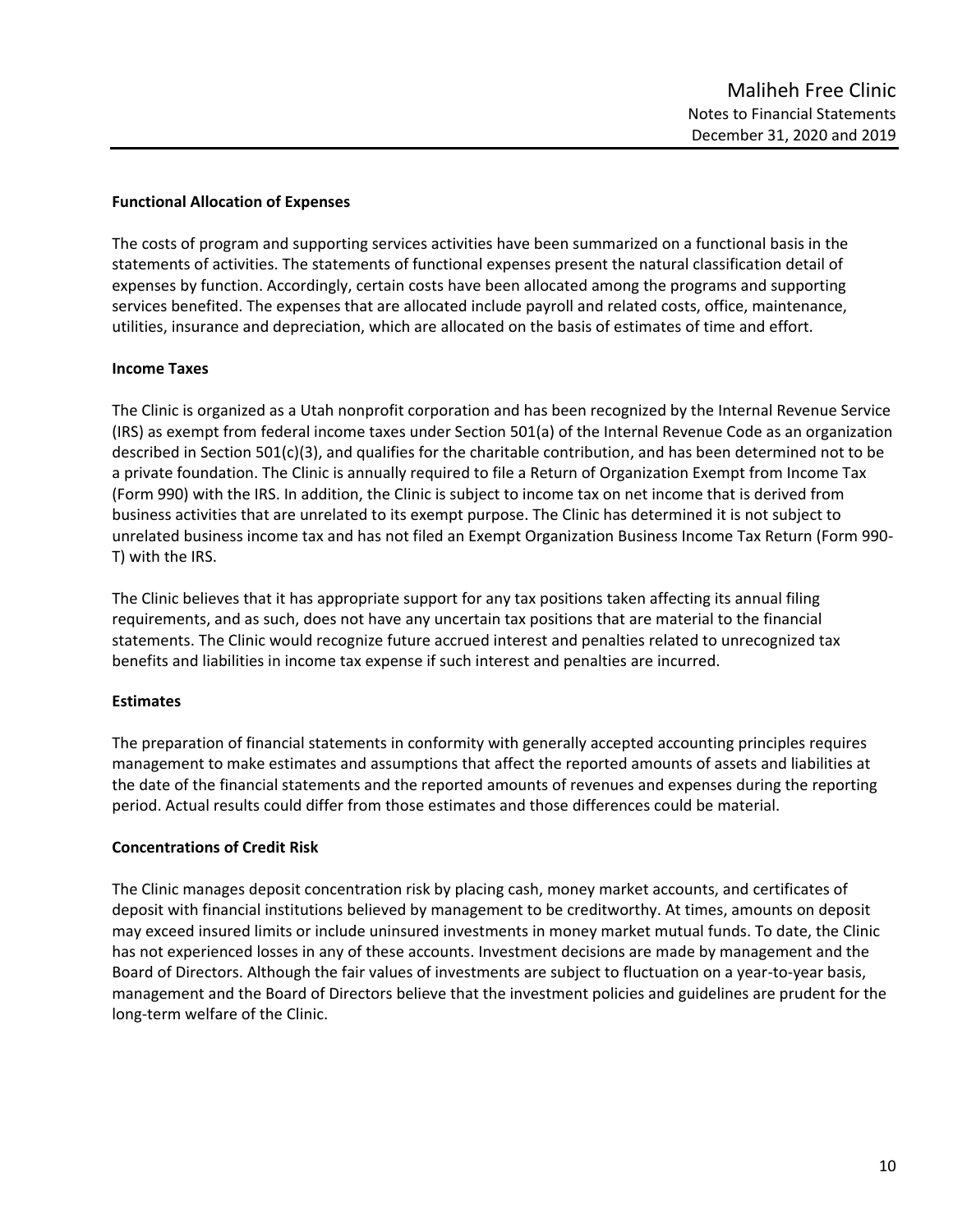# **Note 2 - Liquidity and Availability**

Financial assets available for general expenditure, that is, without donor or other restrictions limiting their use, within one year of the statement of financial position date, comprise the following:

|                                                                      | 2020                       | 2019                       |
|----------------------------------------------------------------------|----------------------------|----------------------------|
| Cash and cash equivalents<br>Contributions receivable<br>Investments | 317,589<br>20,349<br>1,014 | 47,752<br>171,358<br>1,014 |
|                                                                      | 338,952                    | 220,124                    |

Endowment funds (Note 7) consist of a donor-restricted endowment and are not considered liquid because they are subject to the Clinic's endowment spending policies and appropriation. However, income from the donorrestricted endowment is available for general operational purposes subject to appropriation by the Board of Directors and could be drawn upon if necessary, as approved by the Board of Directors.

# **Note 3 - Fair Value Measurements and Disclosures**

Certain assets are reported at fair value in the financial statements. Fair value is the price that would be received to sell an asset or paid to transfer a liability in an orderly transaction in the principal, or most advantageous, market at the measurement date under current market conditions regardless of whether that price is directly observable or estimated using another valuation technique. Inputs used to determine fair value refer broadly to the assumptions that market participants would use in pricing the asset or liability, including assumptions about risk. Inputs may be observable or unobservable. Observable inputs are inputs that reflect the assumptions market participants would use in pricing the asset or liability based on market data obtained from sources independent of the reporting entity. Unobservable inputs are inputs that reflect the reporting entity's own assumptions about the assumptions market participants would use in pricing the asset or liability based on the best information available. A three-tier hierarchy categorizes the inputs as follows:

Level 1 – quoted prices (unadjusted) in active markets for identical assets or liabilities that the Clinic can access at the measurement date.

Level 2 – Inputs other than quoted prices included within Level 1 that are observable for the asset or liability, either directly or indirectly. These include quoted prices for similar assets or liabilities in active markets, quoted prices for identical or similar assets or liabilities in markets that are not active, inputs other than quoted prices that are observable for the asset or liability, and market-corroborated inputs.

Level 3 – Unobservable inputs for the asset or liability. In these situations, the Clinic develops inputs using the best information available in the circumstances.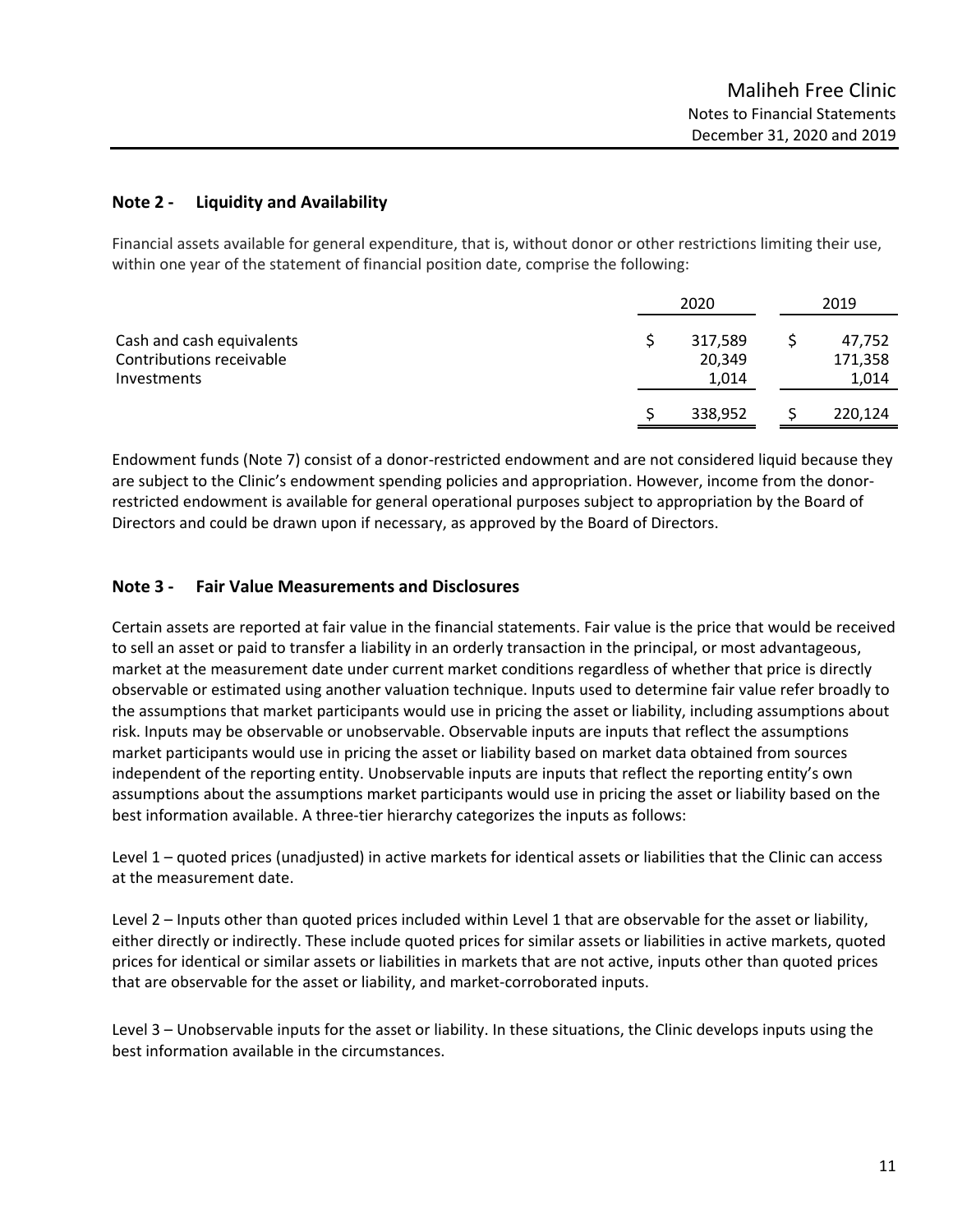In some cases, the inputs used to measure the fair value of an asset or a liability might be categorized within different levels of the fair value hierarchy. In those cases, the fair value measurement is categorized in its entirety in the same level of the fair value hierarchy as the lowest level input that is significant to the entire measurement. Assessing the significance of a particular input to entire measurement requires judgment, taking into account factors specific to the asset or liability. The categorization of an asset within the hierarchy is based upon the pricing transparency of the asset and does not necessarily correspond to the Clinic's assessment of the quality, risk or liquidity profile of the asset or liability.

All of the Clinic's investment assets are classified within Level 1 because they are comprised of open-end mutual funds and money market funds with readily determinable fair values based on daily redemption values.

|                                    |                                                                                | Fair Value Measurements at Report Date Using           |                                                 |                    |
|------------------------------------|--------------------------------------------------------------------------------|--------------------------------------------------------|-------------------------------------------------|--------------------|
| Description                        | Quoted Prices in<br><b>Active Markets</b><br>for Identical<br>Assets (Level 1) | Significant<br>Other<br>Observable<br>Inputs (Level 2) | Significant<br>Unobservable<br>Inputs (Level 3) | Total              |
| Mutual funds<br>Money market funds | 6,013,153<br>1,014                                                             | -<br>$\overline{\phantom{a}}$                          |                                                 | 6,013,153<br>1,014 |
|                                    | 6,014,167                                                                      | -                                                      |                                                 | 6,014,167          |

The following table presents assets measured at fair value on a recurring basis at December 31, 2020:

The following table presents assets measured at fair value on a recurring basis at December 31, 2019:

|                                    |                                                                                | Fair Value Measurements at Report Date Using           |                                                 |                    |
|------------------------------------|--------------------------------------------------------------------------------|--------------------------------------------------------|-------------------------------------------------|--------------------|
| Description                        | Quoted Prices in<br><b>Active Markets</b><br>for Identical<br>Assets (Level 1) | Significant<br>Other<br>Observable<br>Inputs (Level 2) | Significant<br>Unobservable<br>Inputs (Level 3) | Total              |
| Mutual funds<br>Money market funds | 5,208,281<br>1,014                                                             | $\overline{\phantom{a}}$                               |                                                 | 5,208,281<br>1,014 |
|                                    | 5,209,295                                                                      | $\overline{\phantom{0}}$                               |                                                 | 5,209,295          |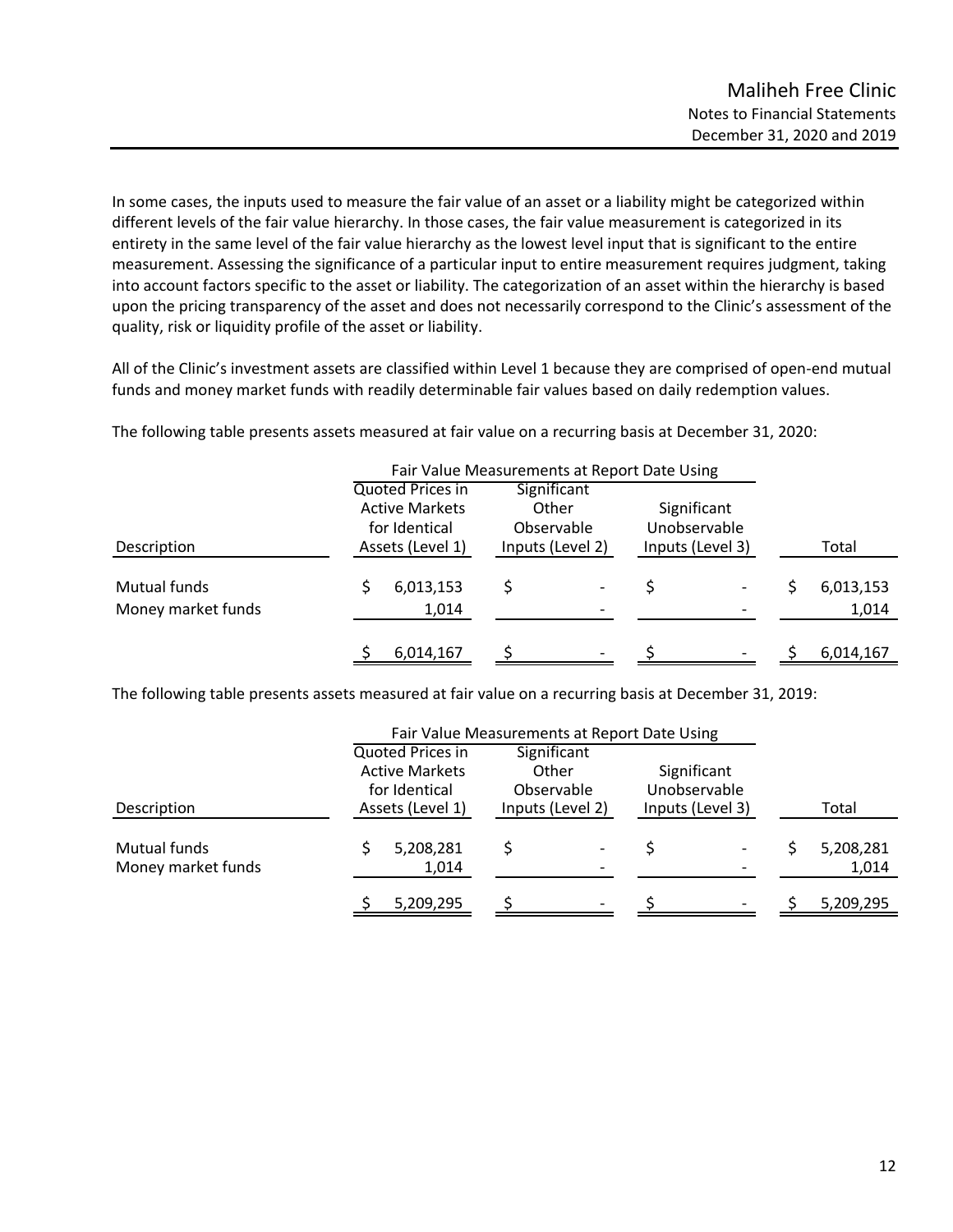## **Note 4 - Property and Equipment**

Property and equipment consists of the following at December 31, 2020 and 2019:

|                                             | 2020                    | 2019                    |
|---------------------------------------------|-------------------------|-------------------------|
| Leasehold improvements<br>Medical equipment | 985,893<br>240,330      | 975,180<br>240,330      |
| Computer equipment and furnishings          | 138,459                 | 137,214                 |
| Less accumulated depreciation               | 1,364,682<br>(715, 171) | 1,352,724<br>(474, 058) |
|                                             | 649,511                 | 878,666                 |

## **Note 5 - Discounted Leased Property**

During the year ended December 31, 2018, the Clinic entered into a five-year lease for a new medical facility to house the Clinic's operations. The facility is owned by an entity controlled by a member of the Board of Directors. The lease commenced on July 1, 2018 with a monthly rent of \$1. The Clinic incurred leasehold improvements costs relative to the buildout of the leased space. These costs are being depreciated over the five-year term of the lease effective July 1, 2018. At December 31, 2020 and 2019, the cumulative cost of the leasehold improvements is 985,893 and \$975,180, respectively (Note 4).

# **Note 6 - Refundable Advance - Paycheck Protection Program (PPP)**

The Clinic was granted a \$126,800 loan under the PPP administered by a Small Business Administration (SBA) approved partner. The loan is uncollateralized and is fully guaranteed by the Federal government. The Clinic is eligible for loan forgiveness of up to 100% of the loan, upon meeting certain requirements. The Clinic has initially recorded the loan as a refundable advance and will record the forgiveness in accordance with guidance for conditional contributions when there is no longer a measurable performance or other barrier and a right to return of the PPP loan or when such conditions are explicitly waived. Proceeds from the loan are eligible for forgiveness if the Clinic maintains employment levels during the covered period and uses the funds for certain payroll, rent, and utility expenses. No contribution revenue has been recorded for the year ended December 31, 2020. The Clinic will be required to repay any remaining balance, plus interest accrued at 1%, in monthly payments commencing upon notification of forgiveness or partial forgiveness. The terms of the loan provide for customary events of default including, among other things, payment defaults, breach of representations and warranties, and insolvency events. The loan may be accelerated upon the occurrence of an event of default.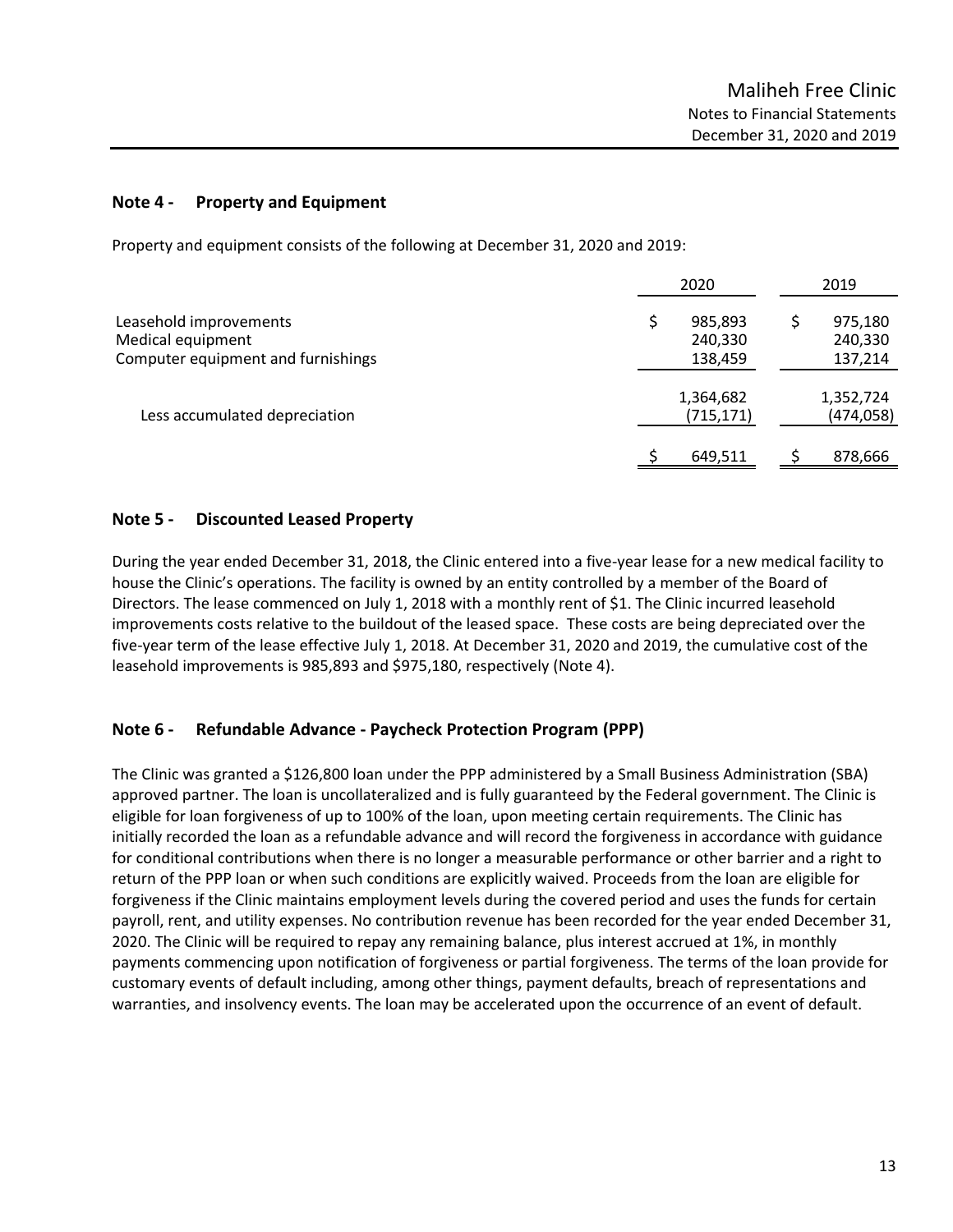# **Note 7 - Endowment**

The Clinic's endowment (the Endowment) consists of one individual fund established by donors to provide funding for general operations.

The Board of Directors has interpreted the Utah Uniform Prudent Management of Institutional Funds Act (UPMIFA) as requiring the preservation of the fair value of the original gift as of the date of the donor-restricted endowment funds, unless there are explicit donor stipulations to the contrary. At December 31, 2020 and 2019, there were no such donor stipulations. As a result of this interpretation, the Clinic retains in perpetuity (a) the original value of initial and subsequent gift amounts (including promises to give net of discount and allowance for doubtful accounts donated to the Endowment and (b) any accumulations to the Endowment made in accordance with the direction of the applicable donor gift instrument at the time the accumulation is added. Donor-restricted amounts not retained in perpetuity are subject to appropriation for expenditure in a manner consistent with the standard of prudence prescribed by UPMIFA. The following factors are considered in making a determination to appropriate or accumulate donor‐restricted endowment funds:

- The duration and preservation of the fund
- The purposes of the organization and the donor-restricted endowment fund
- General economic conditions
- The possible effect of inflation and deflation
- The expected total return from income and the appreciation of investments
- Other resources of the organization
- The investment policies of the organization

The Clinic has adopted investment and spending policies for the Endowment that attempt to provide a predictable stream of funding for operations while seeking to maintain the purchasing power of the endowment assets. The Clinic's policy is to invest its endowment funds in diverse, conservative investments. From time to time, certain donor-restricted endowment funds may have fair values less than the amount required to be maintained by donors or by law (underwater endowments). The Clinic has interpreted UPMIFA to permit spending from underwater endowments in accordance with prudent measures required under law.

As of December 31, 2020, endowment net asset composition by type of fund is as follows:

| Donor-restricted endowment funds      |           |
|---------------------------------------|-----------|
| Original donor-restricted gift amount |           |
| and amounts required to be maintained |           |
| in perpetuity by donor                | 3,050,000 |
| Accumulated investment gains          | 2,963,153 |
|                                       |           |
|                                       | 6,013,153 |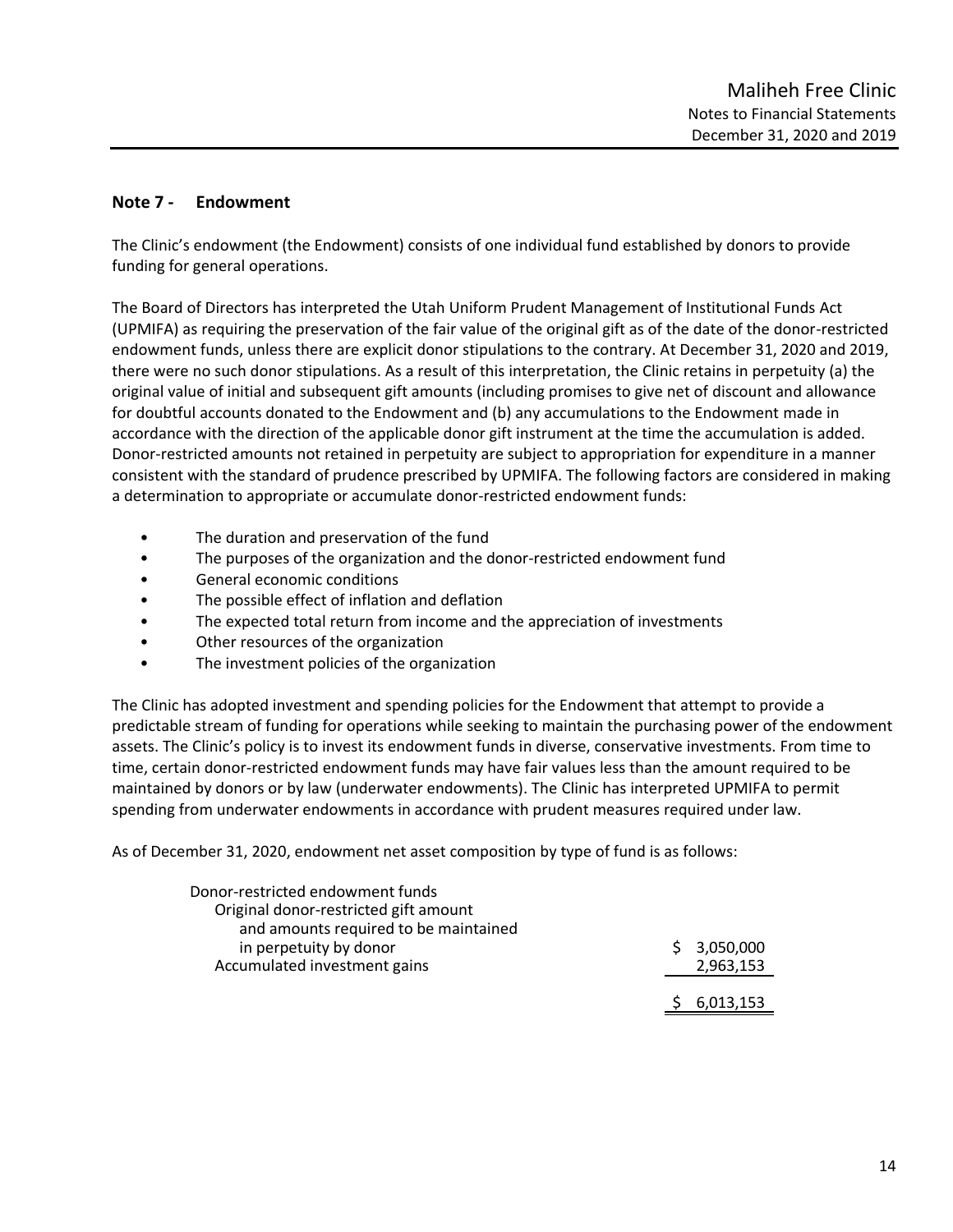As of December 31, 2019, endowment net asset composition by type of fund is as follows:

| Donor-restricted endowment funds      |             |
|---------------------------------------|-------------|
| Original donor-restricted gift amount |             |
| and amounts required to be maintained |             |
| in perpetuity by donor                | \$3,050,000 |
| Accumulated investment gains          | 2,158,281   |
|                                       |             |
|                                       | 5,208,281   |

Changes in Endowment net assets for the years ending December 31, 2020 and 2019, are as follows:

|                                | <b>Without Donor</b><br>Restriction | With Donor<br><b>Restrictions</b> | Total     |
|--------------------------------|-------------------------------------|-----------------------------------|-----------|
| Endowment at January 1, 2019   | \$<br>$\overline{\phantom{a}}$      | 4,229,890<br>S.                   | 4,229,890 |
| Net investment return          |                                     | 978,391                           | 978,391   |
| Endowment at December 31, 2019 | $\overline{\phantom{a}}$            | 5,208,281                         | 5,208,281 |
| Net investment return          |                                     | 804,872                           | 804,872   |
| Endowment at December 31, 2020 |                                     | 6,013,153                         | 6,013,153 |

## **Note 8 - Net Assets with Donor Restrictions**

Net assets with donor restrictions consist of the following:

|                                                                                                                    |  | 2020      |   | 2019      |  |
|--------------------------------------------------------------------------------------------------------------------|--|-----------|---|-----------|--|
| Dental equipment                                                                                                   |  | 50,000    | S | 50,000    |  |
| <b>Building project</b>                                                                                            |  | 82,321    |   | 93,074    |  |
| Contributions receivable that are not restricted by donors,<br>but which are unavailable for expenditure until due |  |           |   | 171,358   |  |
| Endowment fund earnings subject to spending policy<br>or appropriation                                             |  | 2,963,153 |   | 2,158,281 |  |
| Endowment fund to be held in perpetuity                                                                            |  | 3,050,000 |   | 3,050,000 |  |
|                                                                                                                    |  | 6,145,474 |   | 5,522,713 |  |